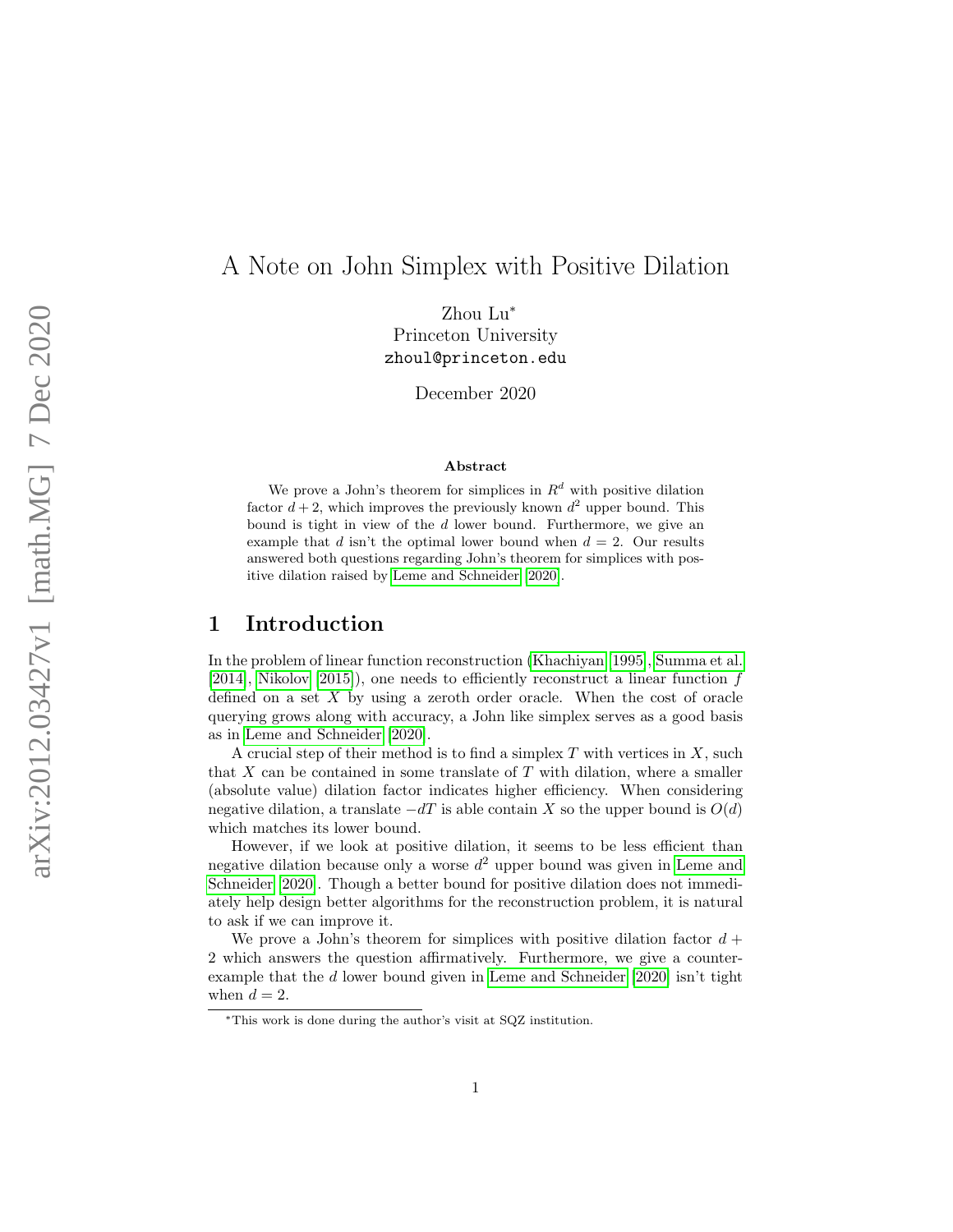## 2 Background

In the seminal work [John](#page-5-4) [\[2014\]](#page-5-4), it's proven that any convex  $X \subset R^d$  can be sandwiched between two concentric ellipsoids of ratio  $d$ . Specifically, the following theorem was given in [John](#page-5-4) [\[2014\]](#page-5-4):

**Theorem 2.1.** Given any convex body  $X \subset \mathbb{R}^d$ , let  $x+TB_d$  denote the minimal volume ellipsoid containing  $X$ , then it holds

$$
x + \frac{1}{d} T B_d \subset X \subset x + T B_d \tag{1}
$$

The ellipsoid  $x + TB<sub>d</sub>$  is called 'John ellipsoid'. For a more comprehensive review we refer the readers to [Henk](#page-5-5) [\[2012\]](#page-5-5). In this paper we consider general X which is potentially non-convex, and we aim to find a John like simplex with positive dilation factor  $O(d)$  so that it can be seen as an analogue to John ellipsoid.

**Definition 2.2.** Given  $d+1$  points  $v_1, ..., v_{d+1}$  in  $R^d$ , we call their convex hull a simplex with vertices  $v_1, ..., v_{d+1}$ .

We consider the following: given a compact set  $X \subset \mathbb{R}^d$  which is not necessarily convex or connected, we want to find  $d+1$  points in X forming a simplex  $T$  such that  $X$  is contained in some translate of  $T$  with positive dilation.

A simple method to do so is by considering the maximum volume simplex (MVS) of X as in [Leme and Schneider](#page-5-0) [\[2020\]](#page-5-0).

**Definition 2.3.** A maximum volume simplex  $T$  with vertices in a bounded set  $X \subset R^d$  is one of the simplices whose euclidean measure is no less than any other simplex of X.

Proposition 2.4. There always exists a MVS as long as X is compact.

*Proof.* Because  $X$  is bounded, the volume of its simplex has a least upper bound  $c \geq 0$ , therefore we can find a sequence of simplices  $T_j$  with vertices  $v_1^{(j)},...,v_{d+1}^{(j)}$ , whose volumes converge to c. Due to the compactness of  $X$ , any sequence in  $X$  has a converging sub-sequence which converges to a point in  $X$ , thus we can find indexes  $a_j$  such that  $v_1^{(a_j)}$  converges to a point  $\tilde{v}_1 \in X$ .

We consider a new sequence of simplices  $T_{a_j}$  whose first vertex is replaced by  $\tilde{v}_1$  while others keep unchanged. It's easy to see that their volumes still converge to c. Again we find a converging sub-sequence of  $v_2^{(a_j)}$  which converges to a point  $\tilde{v}_2 \in X$ , and repeat this procedure until we have all  $\tilde{v}_i$ . Then the simplex with vertices  $\tilde{v}_i$  is the desired MVS.  $\Box$ 

[Leme and Schneider](#page-5-0) [\[2020\]](#page-5-0) prove the following lemma by using the 'maximum volume' property:

<span id="page-1-0"></span>**Lemma 2.5.** Let  $T$  be the MVS with vertices in  $X$ , then  $X$  is contained in a translate of  $-dT$ .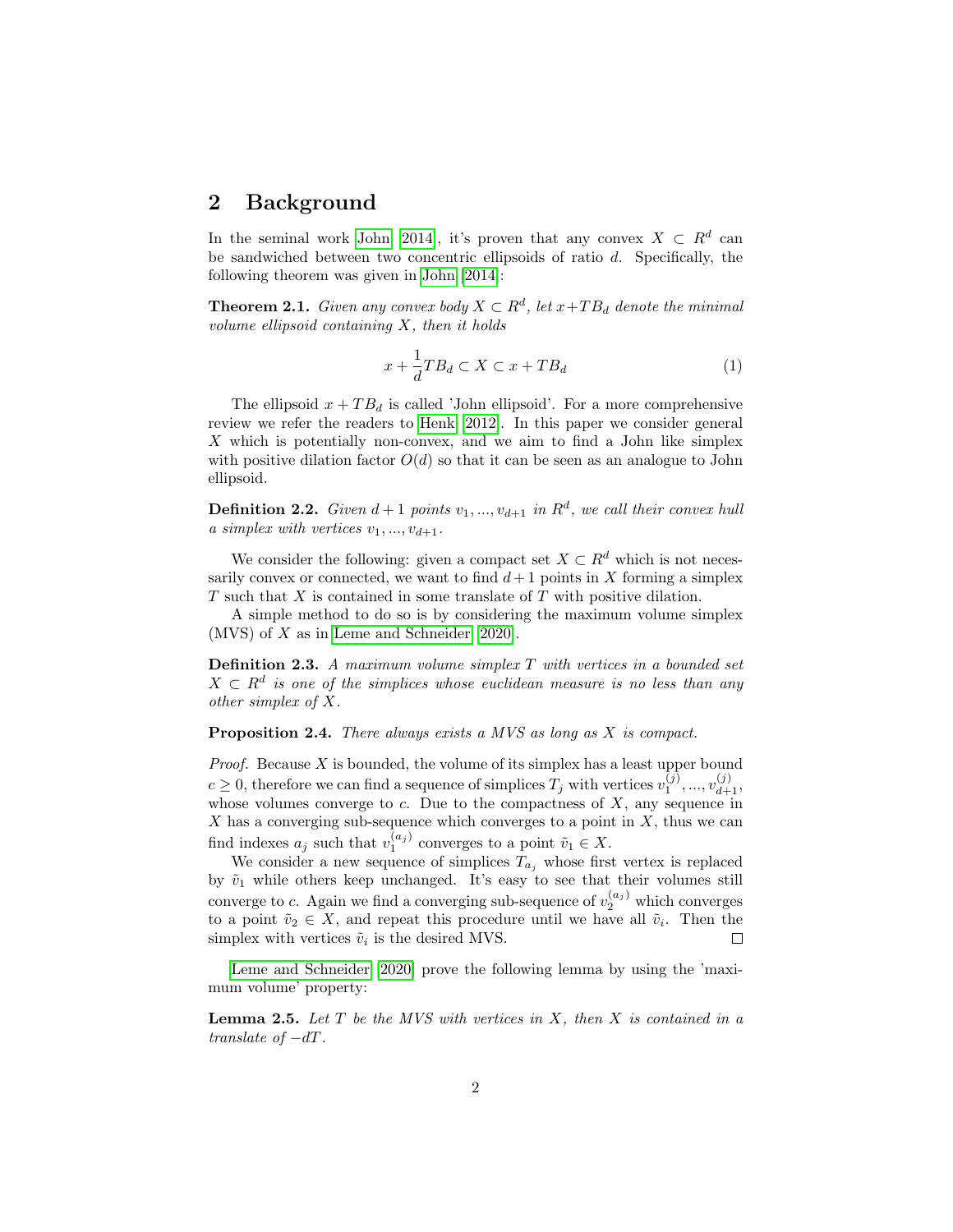Using lemma [2.5](#page-1-0) twice we get a  $d^2$  upper bound for positive dilation. We are interested in proving tighter bounds for the positive dilation factor. Existing upper and lower bounds are  $d^2$  and d respectively as in [Leme and Schneider](#page-5-0) [\[2020\]](#page-5-0), in their paper two questions regarding John's theorem for simplices with positive dilation were raised

Question 1: Can we get a John's theorem for simplices with positive dilation factor  $O(d)$ ?

Question 2: Given compact  $X \subset R$ , can we always find a triangle T with vertices in  $X$  so that  $X$  is contained in some translate of  $2T$ ?

We give an affirmative answer to question 1 by proving a  $d+2$  upper bound, and provide a counter-example to question 2.

#### 3  $d+2$  upper bound

In this section we prove a  $d + 2$  upper bound based on a simple observation: by fully exploiting the 'maximum volume' property, we can squeeze  $-dT$  to a much smaller set which still contains X.

We already know that a simplex  $T \in \mathbb{R}^d$  can be covered by a translate of  $-dT$ , therefore a naive method (choose T to be MVS and use  $-d$  dilation twice) directly leads to a  $d^2$  upper bound for positive dilation.

However, the first step of this method is extravagant in that we can finder a smaller set covering X when  $d > 2$ . Think about the following example in  $R^3$ : assume T (the MVS of X) is the regular simplex with vertices  $v_1, ..., v_4$  and 0 as its center, then  $-3T$  has  $-3v_1, ..., -3v_4$  as its vertices. We denote  $S_{v,i}$  to be the hyperplane parallel to hyperplane  $v_1, ..., v_{i-1}, v_{i+1}, ..., v_4$ , with v lying on it. By the definition of T, X lies between  $S_{v_i,i}$ ,  $S_{-\frac{5}{3}v_i,i}$  for any  $i = 1, ..., 4$ , therefore much space is wasted in the 'cones' of  $-3T$ .

The  $d^2$  bound can be decomposed as  $1 + (d+1)(d-1)$  where for each  $v_i$ , T extends  $d-1$  times along its direction. However, we only need to extend once which yields a  $1 + (d + 1) = d + 2$  upper bound.

**Theorem 3.1.** For any compact set  $X \in \mathbb{R}^d$ , there exists  $d+1$  points in X forming a simplex  $T$  as its vertices, such that  $X$  can be covered in a translate of  $(d+2)T$ .

*Proof.* We choose the MVS of X to be T with vertices  $v_1, ..., v_{d+1}$  and we assume 0 is its center (of gravity) without loss of generality. We denote  $\hat{v}_i$  to be the symmetric point of  $v_i$  with respect to hyperplane  $v_1, ..., v_{i-1}, v_{i+1}, ..., v_{d+1}$  along direction  $v_i$ , and  $S_{v,i}$  to be the hyperplane parallel to hyperplane  $v_1, ..., v_{i-1}, v_{i+1}, ..., v_{d+1}$ , with v lying on it. By the definition of T, X lies between  $S_{v_i,i}, S_{\hat{v}_i,i}$  for any  $i = 1, ..., d + 1$ , otherwise the 'maximum volume' property will be contradicted.

We take a close look at the simplex  $T'$  made up of  $S_{\hat{v}_i,i}$ . Obviously  $T'$  is a translate of  $T$  with positive dilation and center (of gravity) 0 unchanged. Define the intersection point between line  $v_i\hat{v}_i$  (we overload the notation of vectors to denote endpoints of a segment when the context is clear) and hyperplane  $v_1, ..., v_{i-1}, v_{i+1}, ..., v_{d+1}$  as  $w_i$ , we have that  $v_i = \frac{d}{d+1}w_i v_i$  by the definition of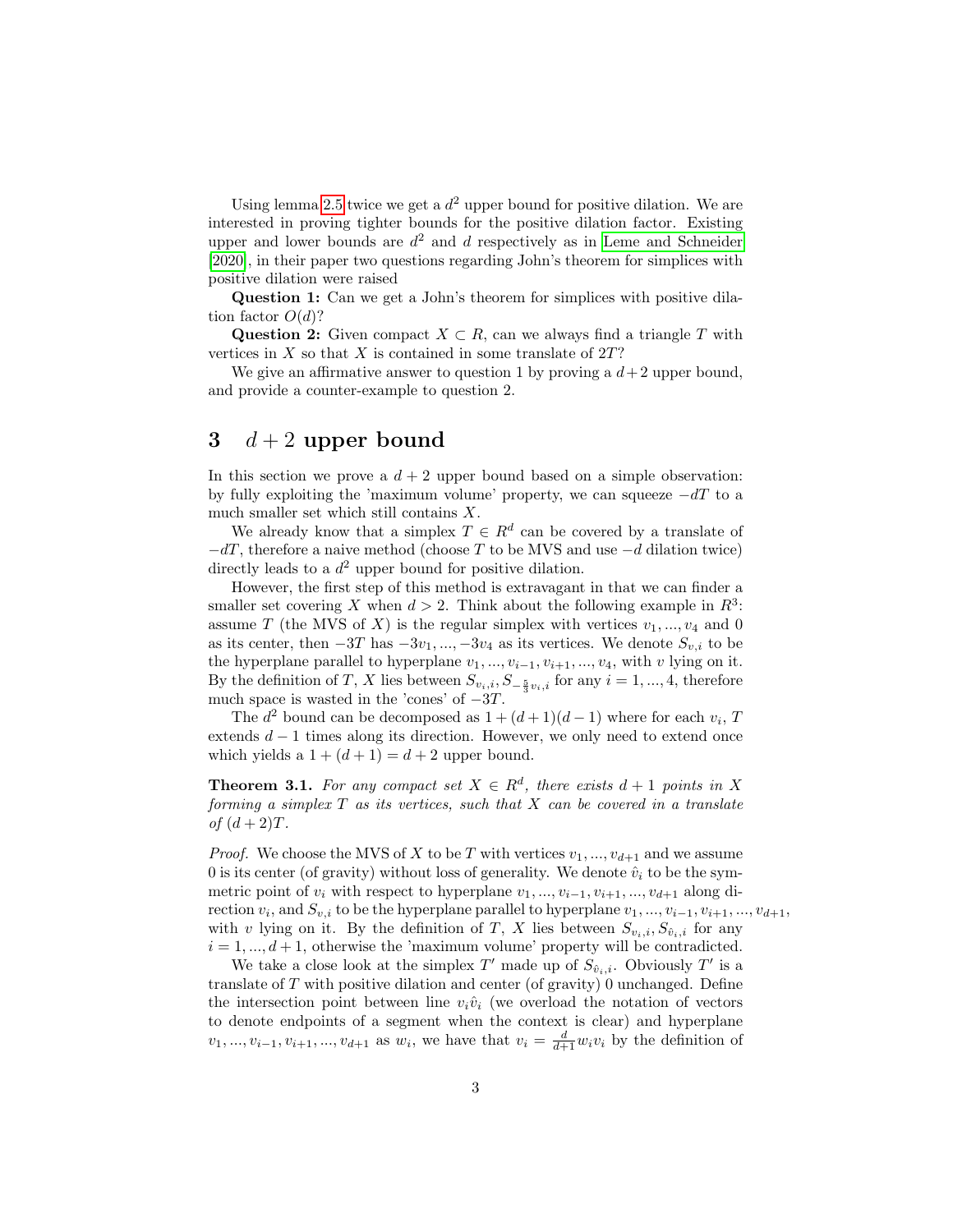

Figure 1: Example in  $R^3$ . The red pyramid is T, the blue one is  $-3T$  and the yellow ones are the wasted space.

center (of gravity). Combing with the fact that  $w_i v_i = \hat{v}_i w_i$ , the dilation factor is  $\left(1+\frac{1}{d+1}\right)/\frac{1}{d+1} = d+2.$ 

Denote the simplex made up of  $S_{v_i,i}$  as  $\tilde{T}$  and the region enclosed by  $S_{v_i,i}, S_{\hat{v}_i,i}$ as  $\hat{T}$ , we have the following inclusion:

$$
X \subset \hat{T} = T' \cap \tilde{T} \subset T'
$$
\n<sup>(2)</sup>

which finishes our proof.

$$
\qquad \qquad \Box
$$

# 4 Lower Bound  $> d$  when  $d = 2$

We give a counter-example to question 2 in this section. The idea behind is intuitive: we construct several discrete points as a hard case, so that these discrete points won't help much when we construct the covering triangle, but hurts a lot when we consider covering them since the whole convex hull needs to be covered implicitly.

**Theorem 4.1.** There exists a compact set  $X \in \mathbb{R}^2$ , such that for any triangle  $T$  with vertices in  $X$ ,  $X$  can't be contained in any translate of  $2T$ .

Proof. We pick 5 points:

$$
A = (-1,0), B = (1,0), C = (-\epsilon - \delta, 1), D = (\epsilon + \delta, 1), E = (0, \epsilon - 1)
$$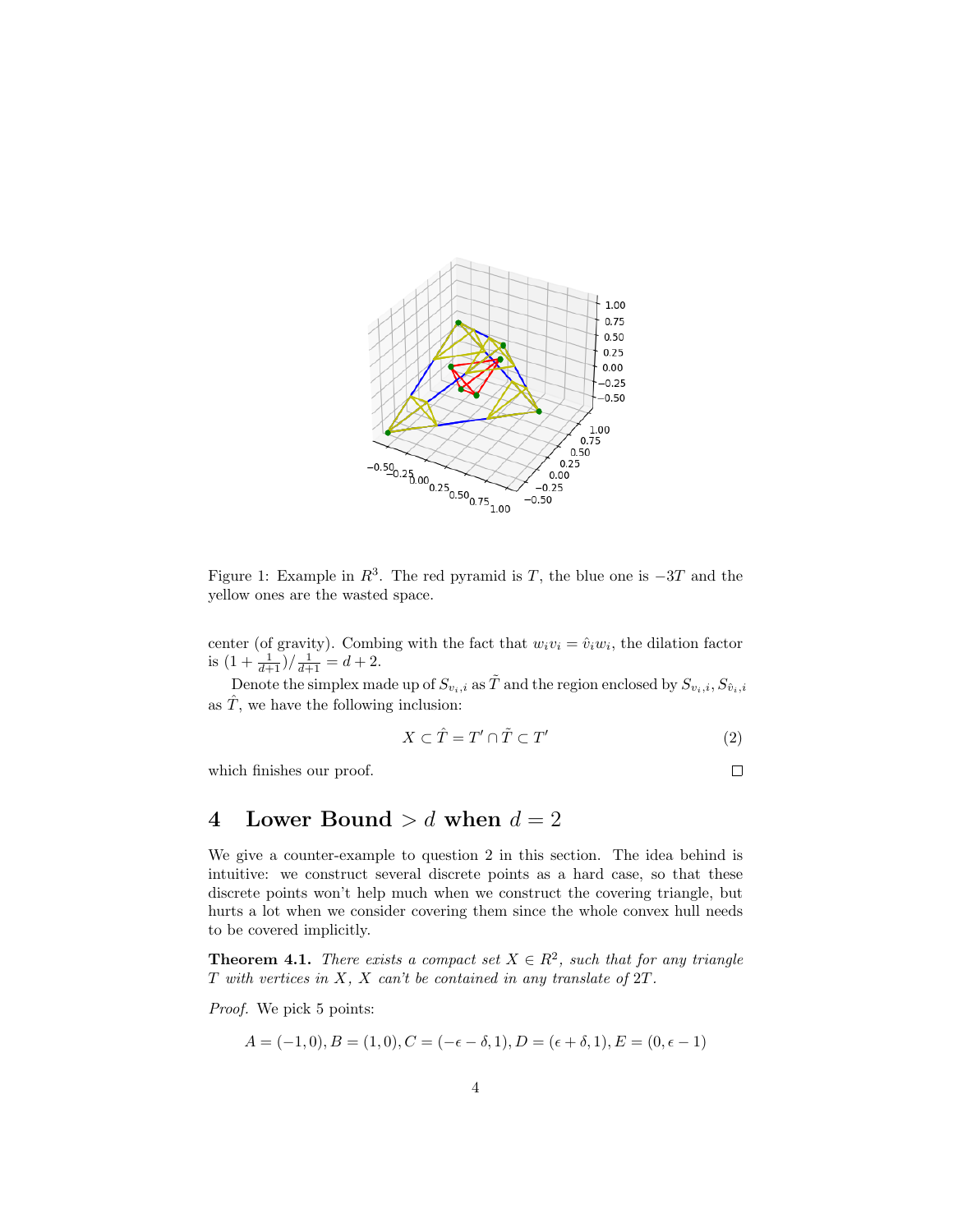to construct  $X = \{A, B, C, D, E\}$ , where constants (TBD) satisfy  $\epsilon, \delta \in (0, 1)$ . Due to symmetry, we discuss different choices of  $T$  by  $6$  cases and how they lead to contradiction.

Case 1:  $T = \triangle CDE$ 

The intercept along  $y = 0$  of any translate of 2T has length at most  $4(\epsilon + \delta)$ 2, thus AB can't be covered by any translate of 2T.

Case 2:  $T = \triangle ABE$ 

The intercept along  $x = 0$  of any translate of 2T has length at most  $2-2\epsilon <$  $2 - \epsilon$ , thus C, E can't be simultaneously covered by any translate of  $2T$ .

Case 3:  $T = \triangle ACD$ 

The intercept along  $y = 0$  of any translate of 2T has length at most  $4(\epsilon + \delta)$  < 2, thus AB can't be covered by any translate of 2T.

Case 4:  $T = \triangle ABC$ 

The intercept along  $y = 1$  of any translate of 2T has length at most  $2\epsilon < 2\epsilon +$  $2\delta$  when its 'bottom' is below  $y = \epsilon - 1$ , thus CD and E can't be simultaneously covered by any translate of 2T.

Case 5:  $T = \triangle ACE$ 

The intercept along  $y = 0$  of any translate of 2T has length at most 2 −  $2\frac{(\epsilon+\delta)(1-\epsilon)}{2-\epsilon}$  < 2, thus AB can't be covered by any translate of 2T.

Case 6:  $T = \triangle ADE$ 

We would like to prove that any translate of 2T can't cover  $\triangle ABC$ . We extend  $\overrightarrow{AD}$  by twice to  $D' = (1 + 2\epsilon + 2\delta, 1)$  and  $\overrightarrow{AE}$  by twice to  $E' = (1, 2\epsilon - 2)$ , then try to move  $\triangle ABC$  to fit in  $\triangle A'D'E'$  where  $A' = A$ .

Because  $A' + \overrightarrow{CB} = (\epsilon + \delta, -1)$ , in order for C to be contained in  $\triangle A'D'E'$ , B must lie below line

<span id="page-4-0"></span>
$$
y = \frac{1}{1 + \epsilon + \delta}(x - \epsilon - \delta) - 1\tag{3}
$$

Therefore the largest possible y-coordinate of  $B$  is that of the intersection point between line [3](#page-4-0) and

$$
y = \frac{2 - \epsilon}{\epsilon + \delta}(x - 1 - \frac{2(\epsilon + \delta)(1 - \epsilon)}{2 - \epsilon})
$$
(4)

By straightforward computation, we have that

<span id="page-4-1"></span>
$$
y = -\frac{2}{\frac{2-\epsilon}{\epsilon+\delta} + 1 - \epsilon} \tag{5}
$$

is the largest possible y-coordinate of  $B$ . However, the intercept along line [5](#page-4-1) of  $\triangle A'D'E'$  equals

$$
(2 - 2\epsilon - \frac{2}{\frac{2-\epsilon}{\epsilon+\delta} + 1 - \epsilon}) \times \frac{1 + \frac{(\epsilon+\delta)(1-\epsilon)}{2-\epsilon}}{1 - \epsilon}
$$

$$
= 2 + \frac{(\epsilon+\delta)(1-\epsilon)}{2-\epsilon} - \frac{2(\epsilon+\delta)}{(1-\epsilon)(2-\epsilon)}
$$

$$
= 2 - \frac{(\epsilon+\delta)(1+2\epsilon-\epsilon^2)}{(1-\epsilon)(2-\epsilon)} < 2
$$